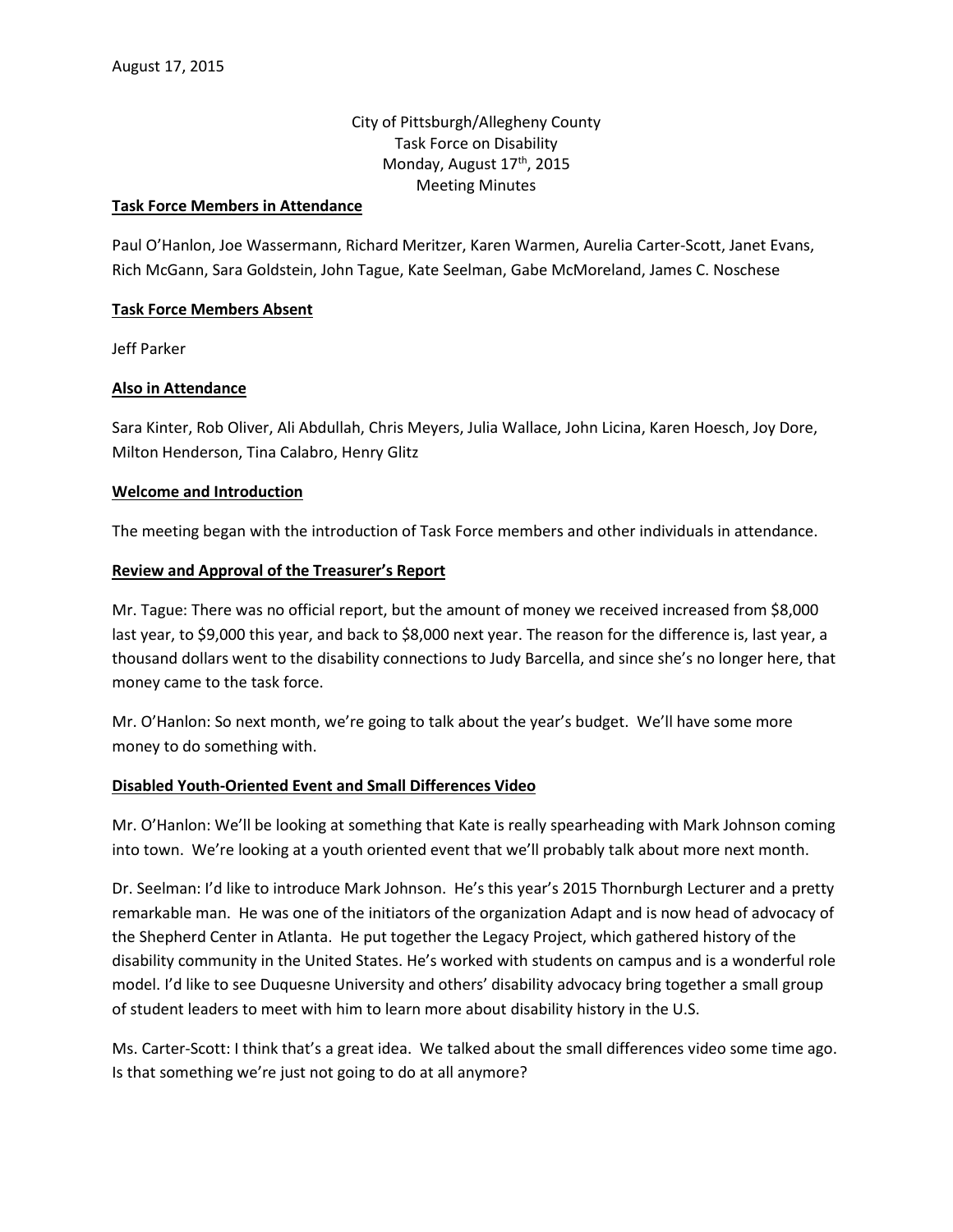Mr. Tague: It kind of dropped, so I'm not sure where it stands.

Mr. O'Hanlon: I think there's an interest on our part, but the artistic element is the missing component and it's not clear where this project fits in the big picture.

Mr. Tague: We did put some money out towards the second video, but it just dropped.

Dr. Seelman: Do we know how much money that was?

Mr. Meritzer: It's in the records. For a couple years, any money we had left over we sent to them.

Mr. O'Hanlon: We can look into the small differences thing. In terms of the idea of this youth-targeted event, I think what we want to do at this meeting is find out who's interested in being part of a small group discussion fleshing the idea out.

Mr. Noschese: I want to go off point a minute for the deaf blind here; they aren't going to understand what it is. An important person just showed up here and I'd like for Mr. McGann to know that Mayor Peduto is here for the meeting. Because he's deaf-blind, I want to make sure Mr. McGann is kept up on who's coming into the room so he doesn't think this is just our regular task force meeting.

Mr. O'Hanlon: How about we finish the project thing? Any other questions on the budget? I want to take a moment to recognize Mayor Peduto in the office.

Mayor Peduto: I wanted to briefly sit in and get a firsthand understanding of some of your agenda items to start thinking of more ways we can work together. We're creating a point person to be able to work with starting next year. Our goal with the bureau of neighborhood empowerment is wellness, welcoming, veterans, and people with needs.

## **Overview of Bike Plan**

Mr. Meritzer: We discussed the bike lanes through Oakland at the last meeting. As part of the transportation issue we also talked about bus transit and looked at how this would affect the disability community. Rapid bus transit is taking much longer. The bike lanes are moving more quickly. We recognized issues particularly with ACCESS that we need to check on more and gave Kristen input. She went off, met more with Karen, and told me they came to an agreement. She accepted Karen Hoesch's recommendations and she's in the process of drafting a policy to allow ACCESS to continue their doorto-door activities. There are some misconceptions about the bike lanes. There are proposed bicycle lanes and proposed cycle tracks. Cycle tracks are more protected. They're the ones with the poles. That's not what's recommended on Bigelow. It's just painted—there's no restriction for ACCESS vans to let people off at the curb.

Ms. Hoesch: Kristen has been very cooperative and willing to listen, which is why we've made such progress. There are a few overarching issues the committee needs to understand. The type of bike lane that most easily accommodates ACCESS vehicles is when they're not protected, so we can pull to the curb. ACCESS's request is to move slowly and consider alternatives before any more barriers are put up.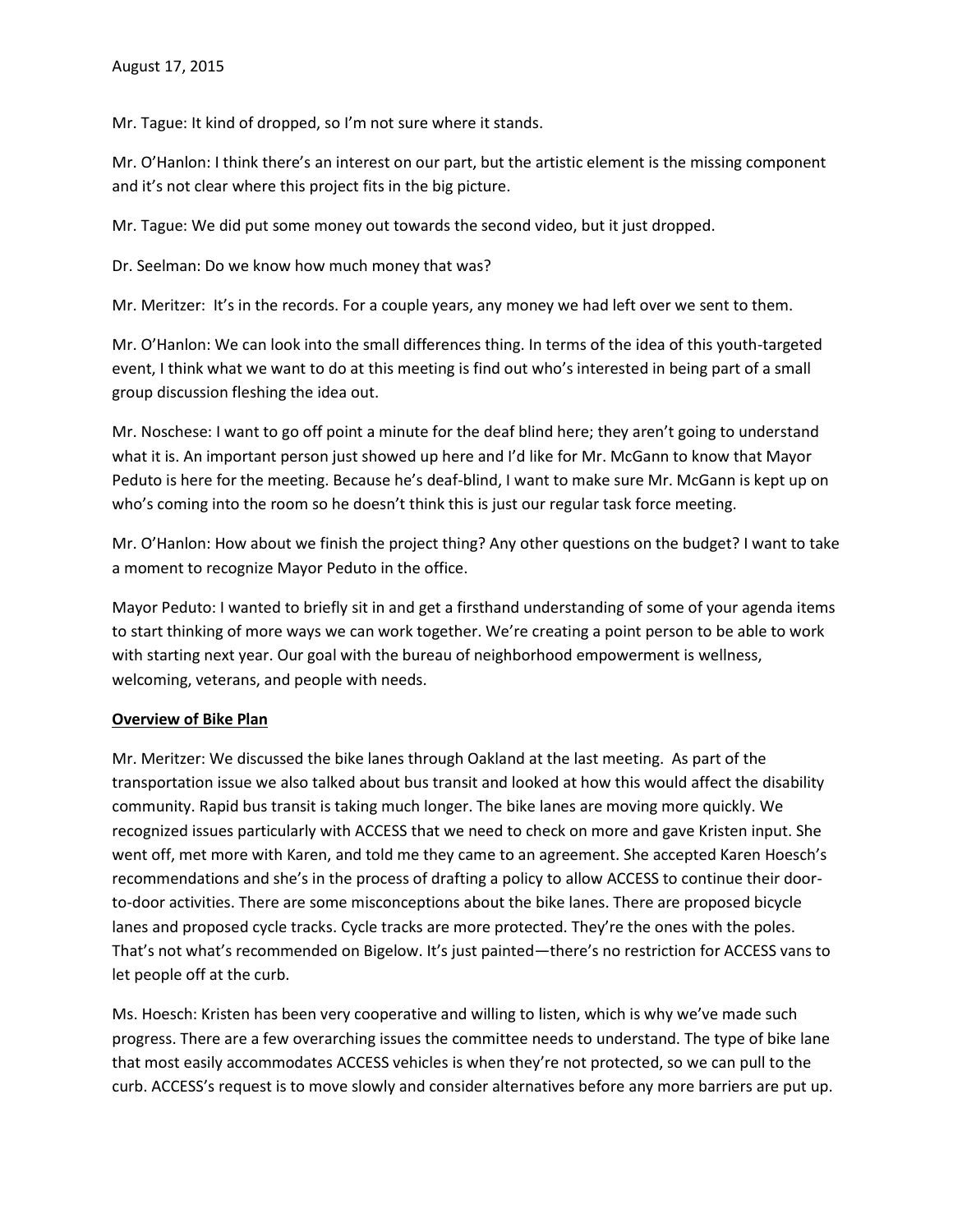They create extremely difficult situations for us, especially in high traffic areas. Number two, Kristen writing a policy memo won't be sufficient to override existing laws about which vehicles can pull in. That needs to be explored. Third, this is going to be an issue for public transportation. To be able to accommodate public transportation vehicles—ACCESS and Port Authority—is the ultimate goal. Bus rapid transit is more difficult. It's pulling in front of a bunch of Port Authority buses, not a bicycle. The dwell time is about four minutes, so pulling to the curb is not a viable option. Buses will have to pull around us or back up on Fifth or Forbes. We have to work harder for a solution that works in Oakland. We're here to think outside the box.

Mr. O'Hanlon: The primary concern is that there's a competition for the curb lane between buses, rapid transit, bikes, and ACCESS, and how we can manage that choreography is an issue.

Mr. Henderson: As we move forward with this issue, do we work with Karen and the city for this solution? Who's the contact person with the city as we move forward?

Ms. Hoesch: It's still Kristen Saunders. She's the bike-pedestrian coordinator for the city.

Mr. O'Hanlon: I think the Port Authority is the other missing link. It's critical that buses can get to the curb because there are times during winter when the street isn't shoveled or plowed.

Ms. Hoesch: It's also important that buses be able to get to the curb because we don't have lifts on buses any more. We have ramps and when the ramp isn't deployed at the curb it's too steep for someone in a large power wheelchair maybe to physically get up the ramp. It would render the bus inaccessible.

Mr. McGann: From time to time with the communication issues a deaf-blind person has, the ACCESS drivers have to remember to be patient. Often, bicyclists aren't patient. They don't understand there's a communication situation going on that needs to be respected.

Ms. Dore: One of the places that were talked about briefly is Neville Street in Oakland that has places like Family House and a lot of disabled clients. They were talking about making a bike lane there and taking away a lane of traffic from there. ACCESS frequently runs through there.

Ms. Hoesch: As far as I know, at this point there are no planned bike lanes on Neville. Are there share rows on there now?

Ms. Dore: It was one of the proposals.

Ms. Hoesch: If ACCESS can get to the curb, we have permission to pull over to the curb, understanding that bicyclists have the right of way in the bike lane.

Ms. Carter-Scott: I want to reiterate the importance of constant communication. Not only the disability community, but a lot of our seniors need to be able to get on and off buses safely. Constant communication regardless of where the bike lanes are located is needed. If not, it will affect a lot of people who need to get around and don't ride bikes or drive cars.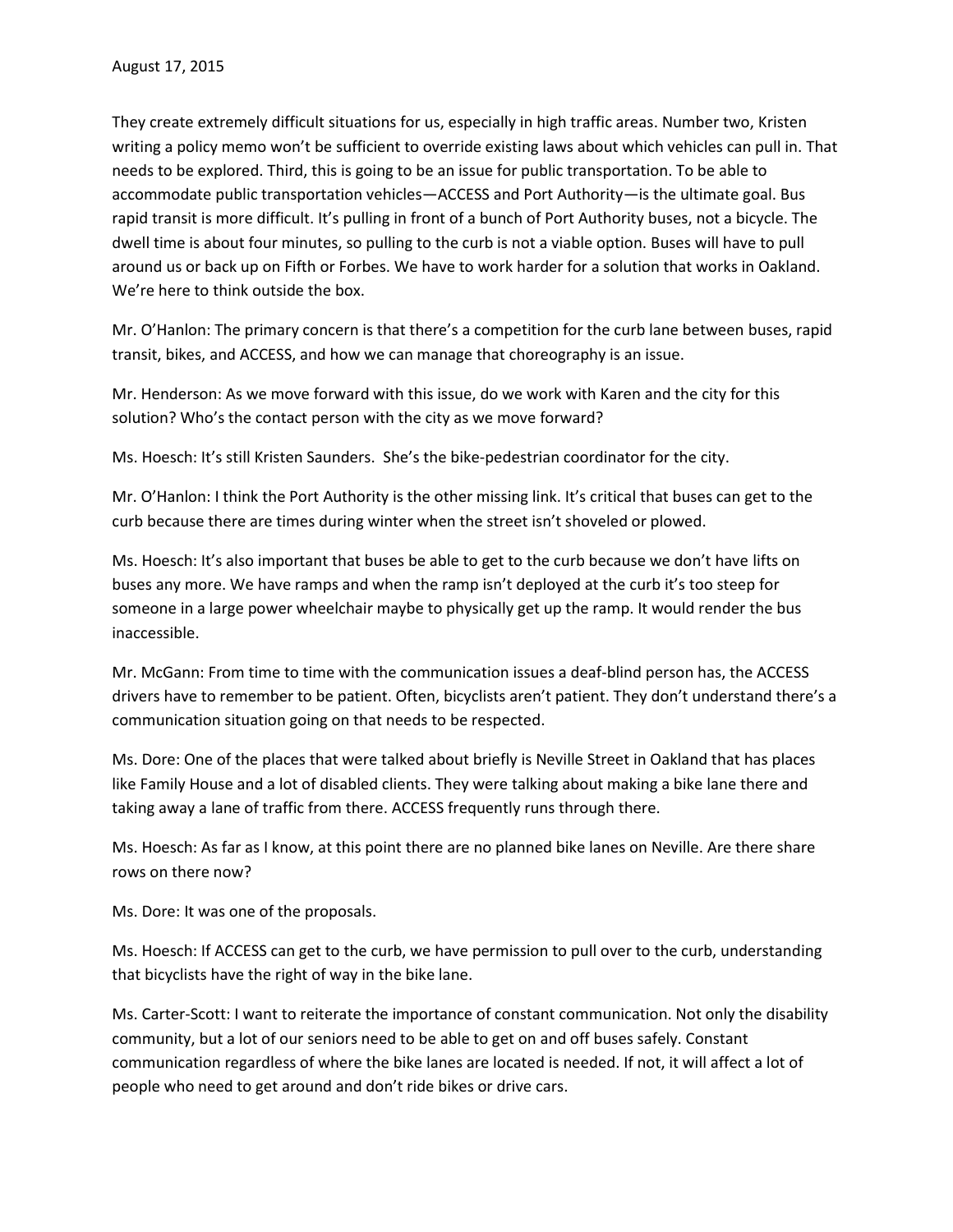Mr. Henderson: We fought hard for curb cuts and accessibility. We don't need to regress. They need to find a way to make it work for all. It's important that we be able to have mobility.

Mr. Noschese: It is very important to remember that the disability community likes to do things on their own and be independent. They don't want to be tapping the shoulders of strangers.

Ms. Warmen: I wonder if we could possibly get some people who are doing the bike lanes and Port Authority and ACCESS to get everybody on the same page.

Mr. O'Hanlon: I think that's part of the process. We're a little ahead here in that a lot of the bike lanes haven't happened yet and we're trying to fix things before they go wrong. The other thing is there are a lot of conversations in different groups happening. Port Authority is involved with the community for accessible transportation meetings. The players are talking. But yeah, I think you're right.

Mr. McGann: Is the only place with a bike lane Oakland, or are there other areas that have it? If so, what streets?

Mr. Meritzer: There's a whole program this year and next to do bike lanes. Oakland specifically came up because it's congested. There are bike lanes going up all over the city. So far, other than Downtown there haven't been problems with them. Buses seem to do well on East Liberty Boulevard; I'm assuming ACCESS does too. We can invite Kristen back to another meeting to discuss a larger bike plan she's proposing. They're all over the city.

Mr. McGann: Taking a step back from this specific issue, there's a big conversation about how to use streets and how to do urban planning that prioritizes cars and buses and ACCESS vans and bicycles in different ways. It's going on across the country—can we come up with a way to design cities that prioritizes people over cars? When people are talking about redesigning Downtown for pedestrians or bikes, how can we make sure our needs as people with disabilities are part of the agenda that the mayor is committed to? We as disability advocates can get our needs into the conversation. For example, Bike Pittsburgh. I push them every time I talk to them on pedestrian and bike issues and accessible crosswalks. Help them see our needs as part of their agenda.

Ms. Carter-Scott: To assure that people with disabilities' needs are part of the plan, we have to be a part of the conversation before the ball gets rolling.

Mr. McMoreland: There's an accessible meet-up group coming on Tuesday. They're having people talk about some of these issues with technology and accessible sidewalks. There's a company, if you take pictures of issues with the sidewalks and send them through the app, if sidewalks aren't accessible. I'd like to see collaboration.

Mr. McGann: I recall seeing in the past people with wheelchairs racing and some who were actually using scooters as well to make it easier for them to use the bike lane. Other people were getting stuck in traffic and congestion of people walking, they were racing down the bike lane. What's your opinion on that?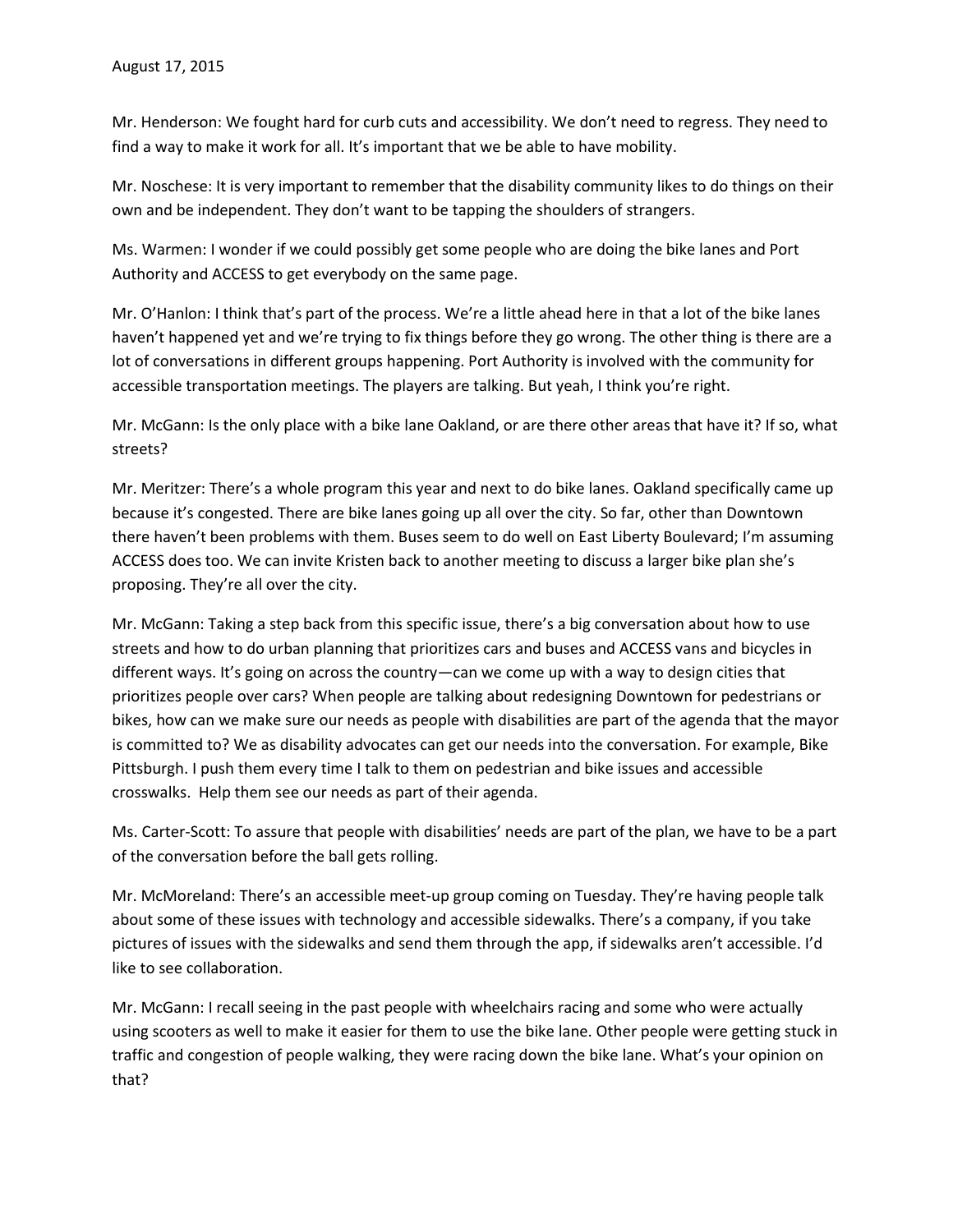Mr. O'Hanlon: I don't know if it's legal or not. Oftentimes, I'm on the bike lane because it's smoother than the sidewalks in a lot of neighborhoods.

Mr. Meritzer: The city has a policy for our trails, I assume for the bike lanes as well. They're restricted to non-motorized vehicles, because assistive technology is an accommodation that doesn't include scooters or other sources of assistive technology for people with disabilities. They can use the trails and I assume the bike lanes as well.

Ms. Warmen: Wouldn't that be discrimination against the disabled, that they can't use the bike lanes as well? If it becomes one, you should be ready for it.

Mr. O'Hanlon: It appears we can, so it probably isn't a concern.

### **Annual Meeting**

Ms. Calabro: I'm here representing FISA, the ADA 25<sup>th</sup> Anniversary Committee. I want to thank the task force for all that it's done. It's been a very successful celebration. The actual anniversary was July  $26^{th}$ , so we passed that now. There was a press conference on the 27<sup>th</sup>. The mayor and the county executive were there. The community committee of about 25 members continues to meet and will continue through the next year. We see our work as drawing attention to the anniversary. We're helping to make the whole city and county aware of the ADA, where we've come from and where we need to go. We've been largely successful, so our committee is now discussing how to extend the momentum we're enjoying right now into the fall and through next year. We have a couple ideas for that. There's a subcommittee that's talking about community education.

There are about five different areas of education it's looking at. They're somewhat similar to what has been done with art accessibility, and we've had much success. We'd like to replicate that with other groups in the community. The other direction we're looking at involves the city-county task force on disability. At the last meeting, we talked about a community forum that would look at long-standing issues in our community, like plowing in the winter for access to curbs, and issues that are on the edge right now, like what Gabe is involved with in the accessibility meet-ups. Bike lanes are also a great example.

And then looking at the future, we look at things that we can do that perhaps we haven't discussed yet. We'd like to ask the task force to think about having an annual meeting, where the special guests would be the mayor, the county executive, and others who are decision-making people in our community. We'd like you to have an agenda similar to the past-present-future model I just described. The opportunity of the ADA 25<sup>th</sup> allows us to look for goals and solutions. Maybe look for facilitators who are champions of disability issues, maybe use part of your budget to get someone to work with to get the most out of it.

Dr. Seelman: The subject of abuse came up at the last task force meeting. The problem of deaf people particularly deaf women—not having accessibility within the shelters is probably much broader than the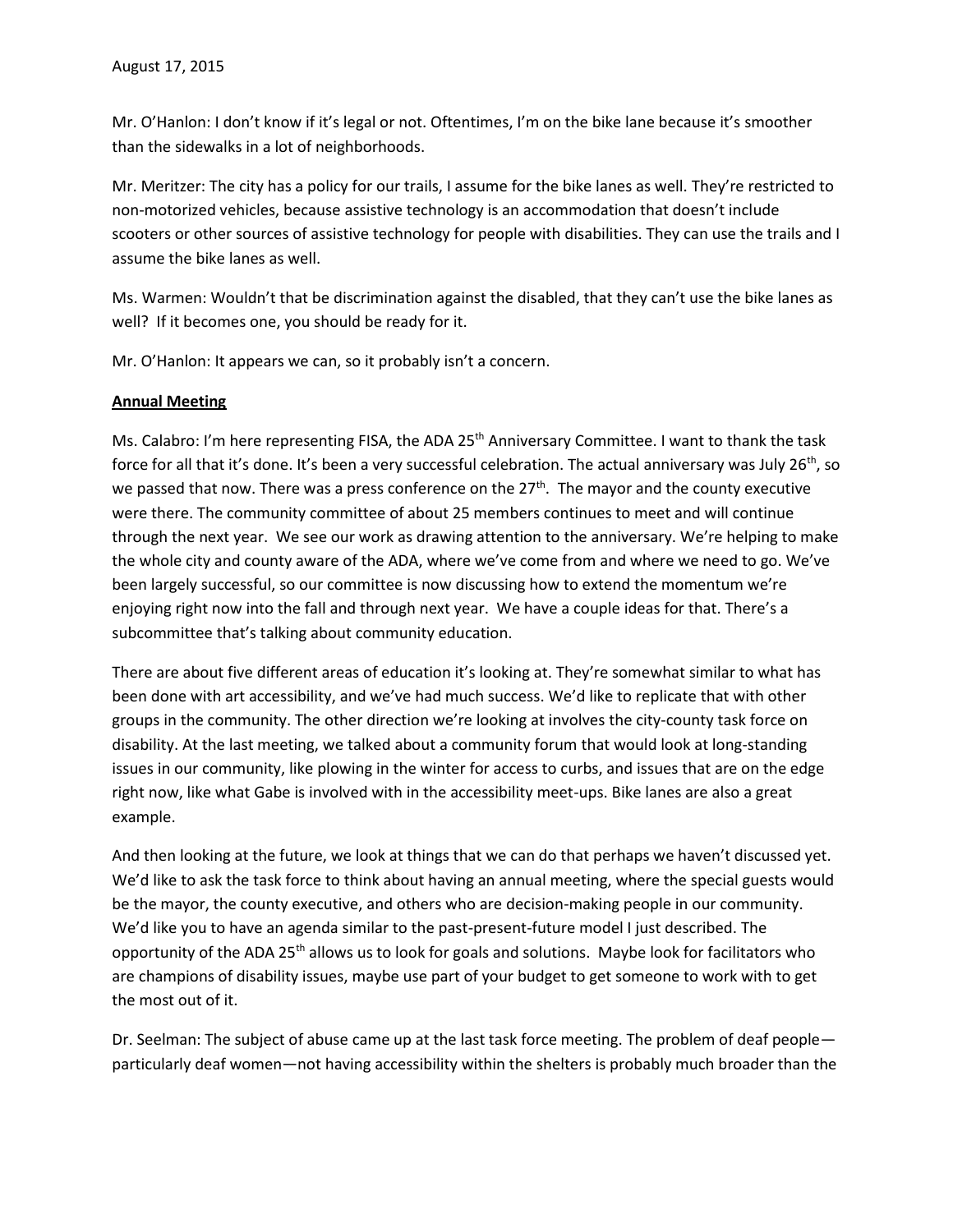city level. I didn't hear you mention that. Also, we never have finished with the jails. There are communication problems for deaf people in the jails.

Ms. Calabro: I'd suggest that you come up with a list of ten or so items that are very important for the agenda for the annual meeting.

Ms. Carter-Scott: That's a great idea. I hope we can get this information to the mayor. One of the issues that continue to come up for my son is living on his own. Pittsburgh is being built up, but not for lower income people and people with affordable accessibility needs. Whether we're talking about young people becoming adults or seniors aging in place, affordable and accessible housing is a huge topic.

Mr. McMoreland: So for the past two months in a row, our discussions about disability have been intersecting with other issues in the city—affordable housing and police. I have two questions about Tina's proposal, which I really like. Are you saying we do this in the fall or in 2016? How much time and resources did it take to put together the disability 2000 agenda?

Ms. Calabro: On behalf of the committee, I'm saying the fall. It would be good to accomplish this in the next four months. The disability 2000 agenda revisit probably took about two months. It was fairly complicated; we had to go back over every aspect and bring together the leaders of those areas. I really don't think it would take long to organize the annual meeting. Distilling the issues, finding a way to articulate them could probably happen over a month's time with some effort. Getting the word out and getting on the mayor's and county executive's agendas are also important. Maybe November is a possibility.

Mr. Meyers: The struggle with accessibility at the airport is still really important. There have been no improvements at all. We also need to focus on job discrimination against the deaf and the disabled. In a few weeks, there's going to be a protest at the White House because we aren't happy that we can't get jobs and feel discriminated against. That's what's happening in the next few weeks.

Ms. Dore: I'm a domestic violence survivor. I have major hearing loss and many of the city and county shelters aren't deaf accessible because they depend on intercoms instead of a video monitor. I commented at the last meeting about this. The Center for Hearing and the Deaf is fighting for federal and state level funding for affordable housing, because they're not getting money from the frozen budget.

Mr. McGann: We understand our needs at task force meetings, but many times the problem is people outside. Sometimes the law is the problem. Regarding job discrimination, transportation is also a big issue. Many people with serious disabilities can't drive, so they can't work at night because they don't have the proper transportation. It's wrong. Transportation needs to improve. Also, concerning domestic violence, I'd like to see officers' training for dealing with the deaf improve. They don't always understand how to work with a deaf person.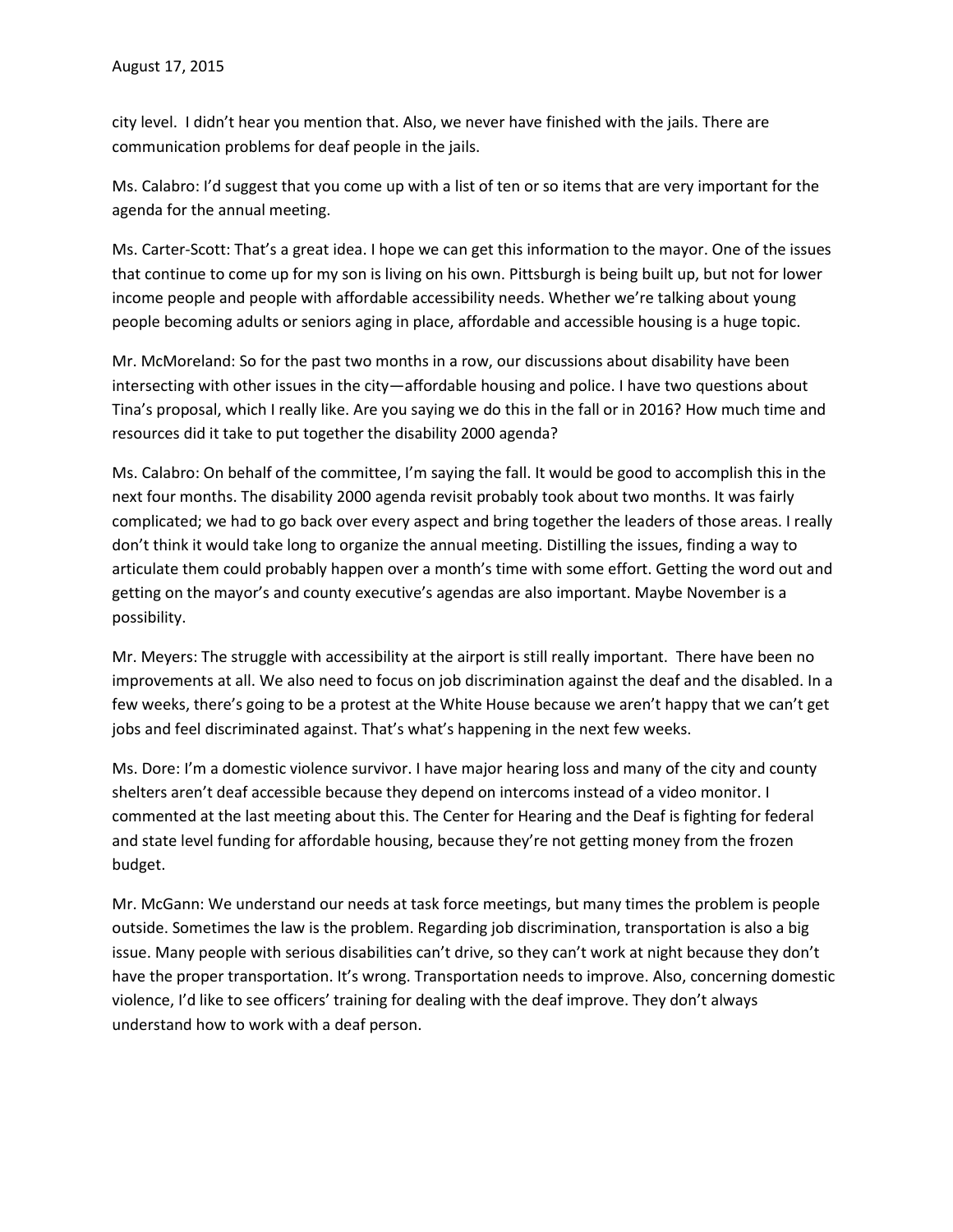Dr. Seelman: You mentioned accessibility for communication. Is there accessibility for women and men in wheelchairs? We don't know how many voting polls are inaccessible. Maybe we should count. I think we need this project, but we also need the funding.

Mr. O'Hanlon: I think we would need to have a very clear agenda with a real set of expectations to have that work. So it would require a lot of planning. Also, that meeting is probably not the meeting to get input from anybody; there won't be time. We might need an earlier meeting to discuss everything everyone wants to talk about. This is a several-step process, and November will be busy, but I think it might be worth striving for. Maybe there's something none of us would have thought about.

Dr. Seelman: There are some things that are very sensitive and won't be talked about at a public meeting. Some abuse problems are like that, but there are others. How do we get people to talk about it?

Ms. Kinter: There were a few comments regarding fair housing. Someone in a transitional housing program or who needs an interpreter or a specific accommodation is an issue of fair housing. That should be brought to the commission on human relations. Our services are free. Also, you're right, people aren't necessarily going to talk about their personal experiences to a big forum like this. But there's a forum called Deliberative Democracy where commissioners or task force members sit with smaller groups who might be willing to open up.

Ms. Calabro: It doesn't have to be that complicated. You have an opportunity right now because of the ADA's 25<sup>th</sup> Anniversary to say how our community is doing and what can be done. There's a lot of awareness. Also, how many people do you think would want to come to an annual meeting? It's not going to be huge. The focus should be what we know as a task force, what topics come up in our discussion, and how to move forward on them.

Ms. Carter-Scott: I think it's a good idea. I'd like to see more people come to the meetings. Yes, we are representatives of the disabled community, but I'd like to see other people as well. People really understanding what the task force is and what we do.

Ms. Evans: Do we have a committee to look for a space big enough for the group we're expecting? I'd like to help out with that.

Ms. Calabro: You probably need some help on this. Find a facilitator to find a venue and distill our issues and figure out how to articulate them.

Mr. O'Hanlon: Do we need to form a subcommittee on this?

Ms. Carter-Scott: I would definitely join this committee. Is this something that's doable by November, or will this take more time? I'm not sure if we can do this in the next few months.

Mr. Henderson: The full task force should be putting their heads together on how to do this. We shouldn't be breaking off into subcommittees.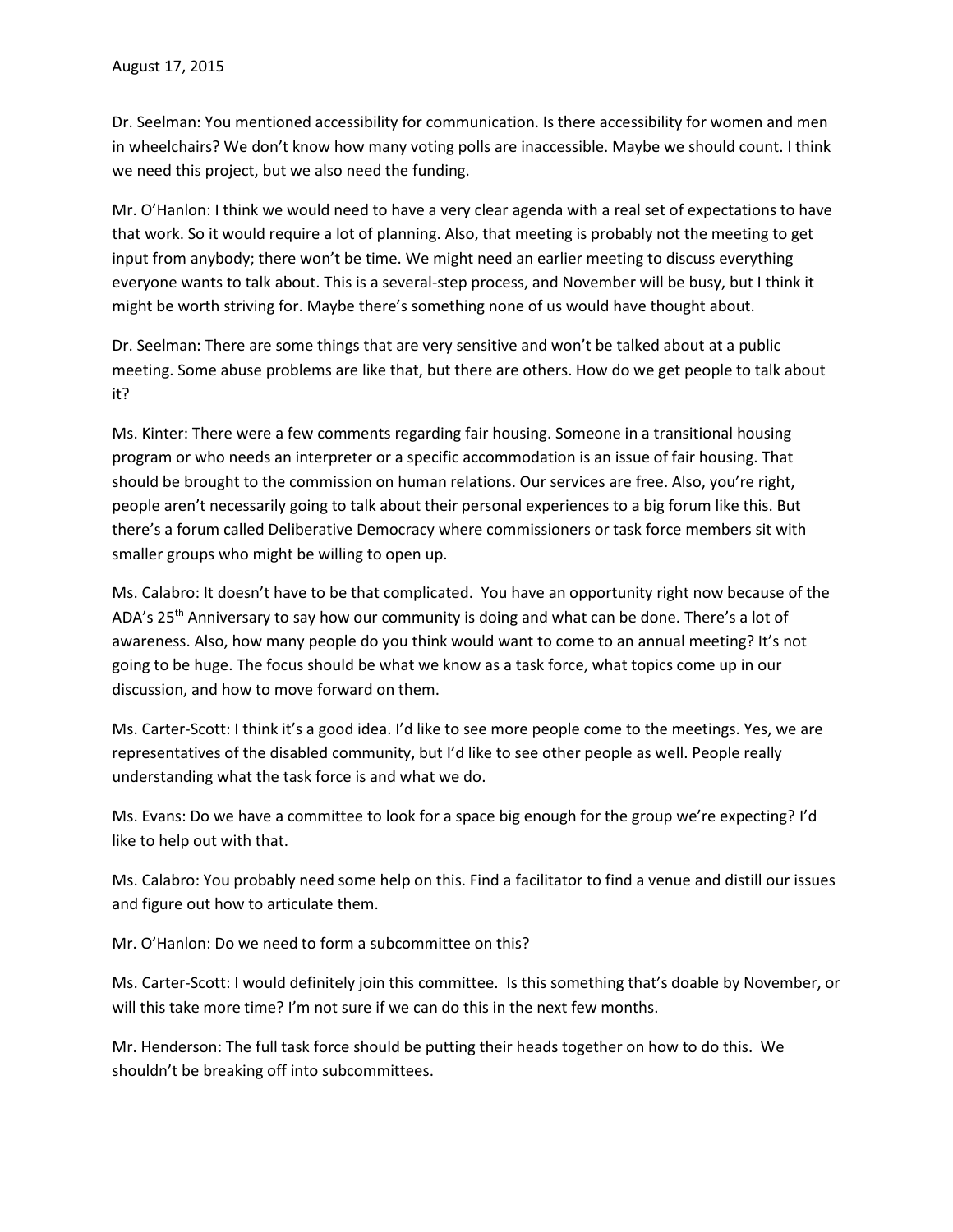Mr. Noschese: I'd like to be involved. We need to have a schedule. I'm going to be out of town a lot and I want to be involved with this, but I don't know if I can without a schedule.

Mr. McGann: I'd be interested in joining. We could also have a conference call.

Mr. Meritzer: We've had some meetings via conference call before and they've worked well. We did have to provide some interpreting, but there's no reason why we can't now. I've been on conference calls with 40 or 50 people; it's doable.

Mr. O'Hanlon: There are limits to what can be done in a meeting or a conference call. We could have an e-mail exchange of ideas, a list of issues.

Ms. Warmen: We should give people a heads up before the call by e-mail or other mini-calls. Go into it with one or two issues and build up from there.

Mr. Noschese: We could have a big public meeting to hear from people who came to the meeting. That way we could focus on areas where people are really concerned about something. I also appreciate Dr. Seelman's comment about not wanting to talk about personal issues in a large forum.

Mr. O'Hanlon: Let's move the agenda. The first item of business with the conference call is to try to get a sense of what a good time frame is. I don't know if November is realistic. If we want to get on the mayor and county executive's schedules we need to do it soon.

Dr. Seelman: A good start is a timeline. General topic areas should be stated, as a number of issues can come up at every meeting. Purpose, scope, and timeline.

Mr. McMoreland: We already talked about getting someone who could help with planning. Are there a couple people not on the task force we might want to invite to the conference call?

Ms. Calabro: Just in here, we have four members of the ADA 25 Committee. We have as much representation as we need.

Ms. Goldstein: When are we picking the facilitator?

Mr. O'Hanlon: On the conference call. It's its own issue.

### **Disability Agenda 2000 Retrospective**

Mr. Meritzer: We have Jim and Milton here from the original panel so we can discuss where we are with professionals and the disability community.

Mr. Costello: I'm a former member of the city planning committee and an advocate for several groups. The issues you've been discussing are the exact same as we discussed under the disability agenda 2000. The same problems are still here, some are worse. The airport, homeless and domestic abuse shelters. When an organization changes for the better, it's because they have someone—an employee, maybe who needs that kind of thing. Nothing happens until you present them with a call for action. Change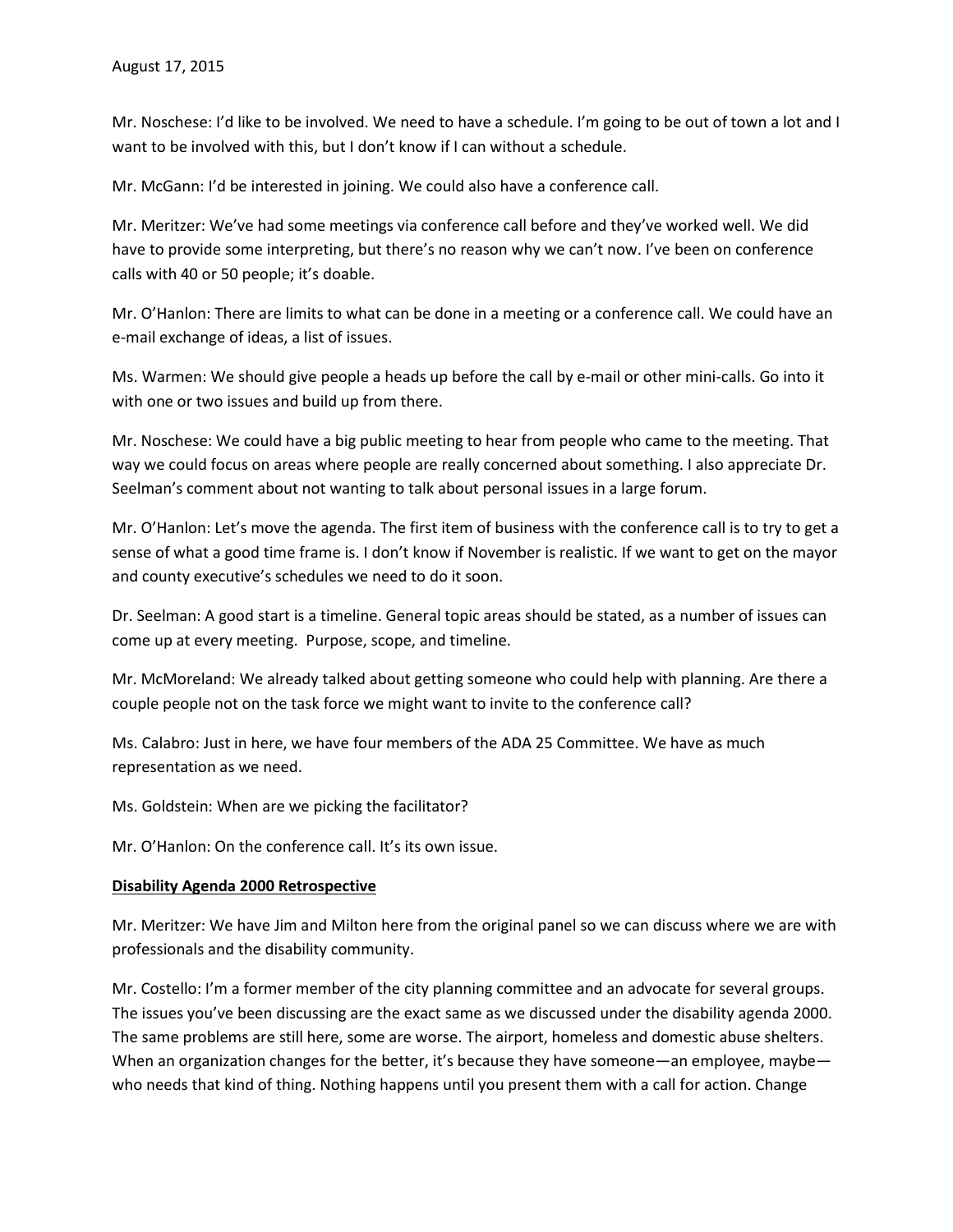happens because someone says, "If you don't do this, we're taking something away from you." If you have a problem with an entity, find out where their money comes from.

As far as the final report for the professional service committee of the Disability Agenda 2000 goes, there's been some progress. Unfortunately, many who are accepted as professionals are only accepted in disability-related things. It's better than not having a seat at the table, but the talent is deeper than that. Sometimes, I think we're our own worst enemy. We need to show more talents and versatility to change things. Firms are not going to be more welcoming unless they see talent. There needs to be a personal experience for an employer with an employee.

Mr. Henderson: How do you think autism got funding? People in high places who had autism or knew someone personally with autism. Professionalism also touches on affordable and accessible housing. What good is accessible housing if you can't afford it? We didn't touch it before, but it needs to be addressed. We've made some progress, but we've also lost some things. Looking at what we've done, what we haven't done, and what we need to do, we're educating the public on what's going on. Bike lanes, employment, even going to the doctor's.

Mr. O'Hanlon: What we're trying to do is look at where our head's at today where it wasn't then. Why don't we tie into universities or other professional training entities? We need to get people with disabilities in at higher rungs instead of starting them out at the bottom. Also, the issue of professionalism is a subset of employment. Comparing our lack of success in this area to the progress we've made in the arts and culture. There's a different mentality now. We need a leader on this to really take the challenge on within those entities.

Ms. Dore: People in Lawrenceville and East Liberty are seeing affordable housing cut. We need affordable places for them to live. Also, we need to take advantage of federal funds, perhaps from the Council for the Blind.

Dr. Seelman: I don't know if there are any numbers on Accessible Oakland yet, but they were here with us, so I thought I'd mention them as a group that's working very hard.

Mr. McMoreland: There was a statewide piece of legislation that proposed allowing people with disabilities who are receiving benefits could maintain them while they worked part-time during college or high school. I also thought of how much networking and social connections affect getting into the professional sector. If people with disabilities can't access internships or socialize while in college, they're shut out. We could do something with people either still in college or recent graduates.

Mr. O'Hanlon: There are a lot of medical needs people with severe disabilities have that private insurance doesn't cover. Even if you get a good job with good benefits, it would be very difficult to replace Medicaid with private insurance. In the end, these public programs are designed to stop you from getting ahead.